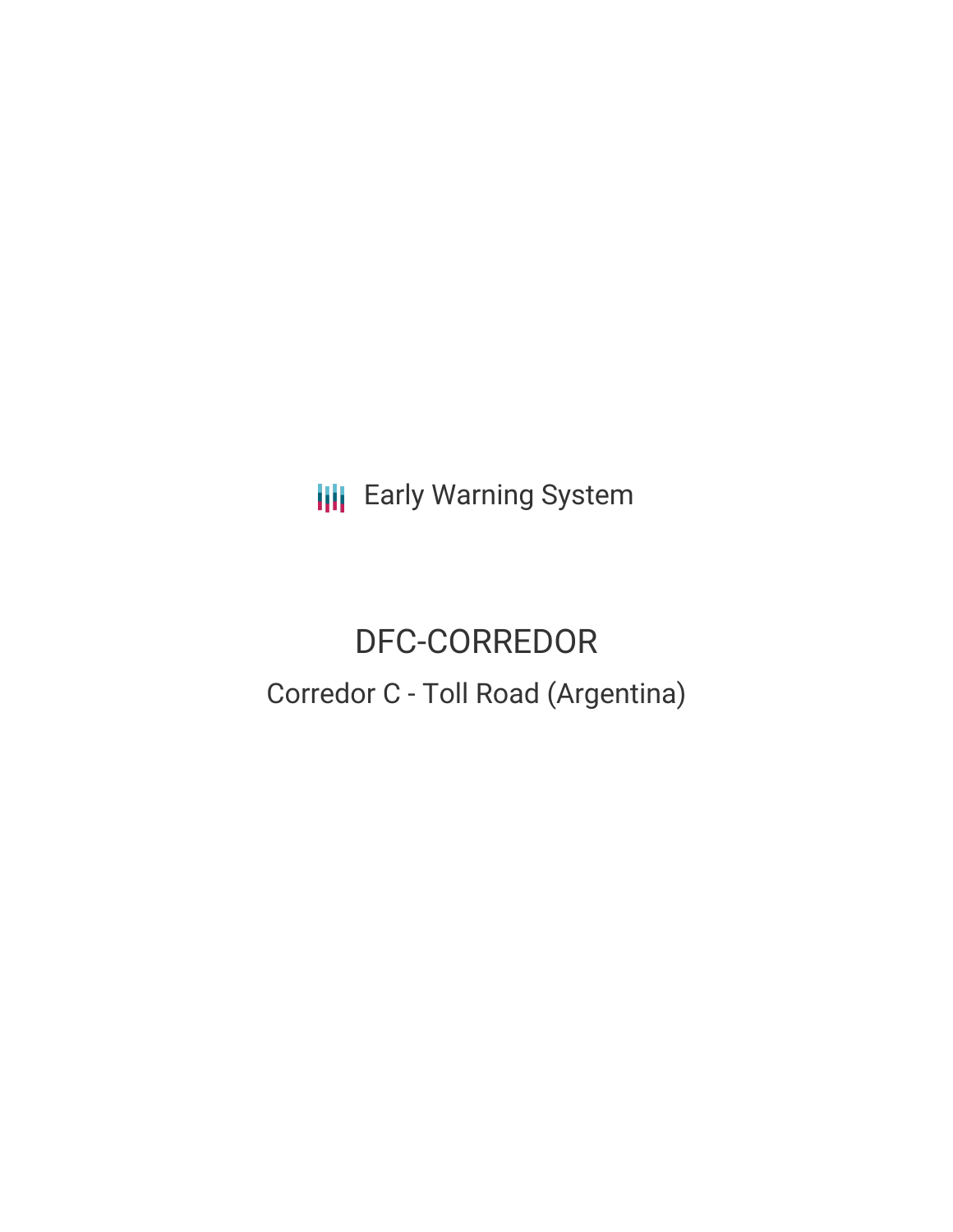

#### **Quick Facts**

| <b>Countries</b>               | Argentina, Chile                                       |  |  |
|--------------------------------|--------------------------------------------------------|--|--|
| <b>Financial Institutions</b>  | US International Development Finance Corporation (DFC) |  |  |
| <b>Status</b>                  | Approved                                               |  |  |
| <b>Bank Risk Rating</b>        | B                                                      |  |  |
| <b>Borrower</b>                | Corredor C TPI Purchase Vehicle, LLC                   |  |  |
| <b>Sectors</b>                 | Construction, Transport                                |  |  |
| <b>Investment Type(s)</b>      | Loan                                                   |  |  |
| <b>Investment Amount (USD)</b> | $$400.00$ million                                      |  |  |
| <b>Project Cost (USD)</b>      | \$1,027.00 million                                     |  |  |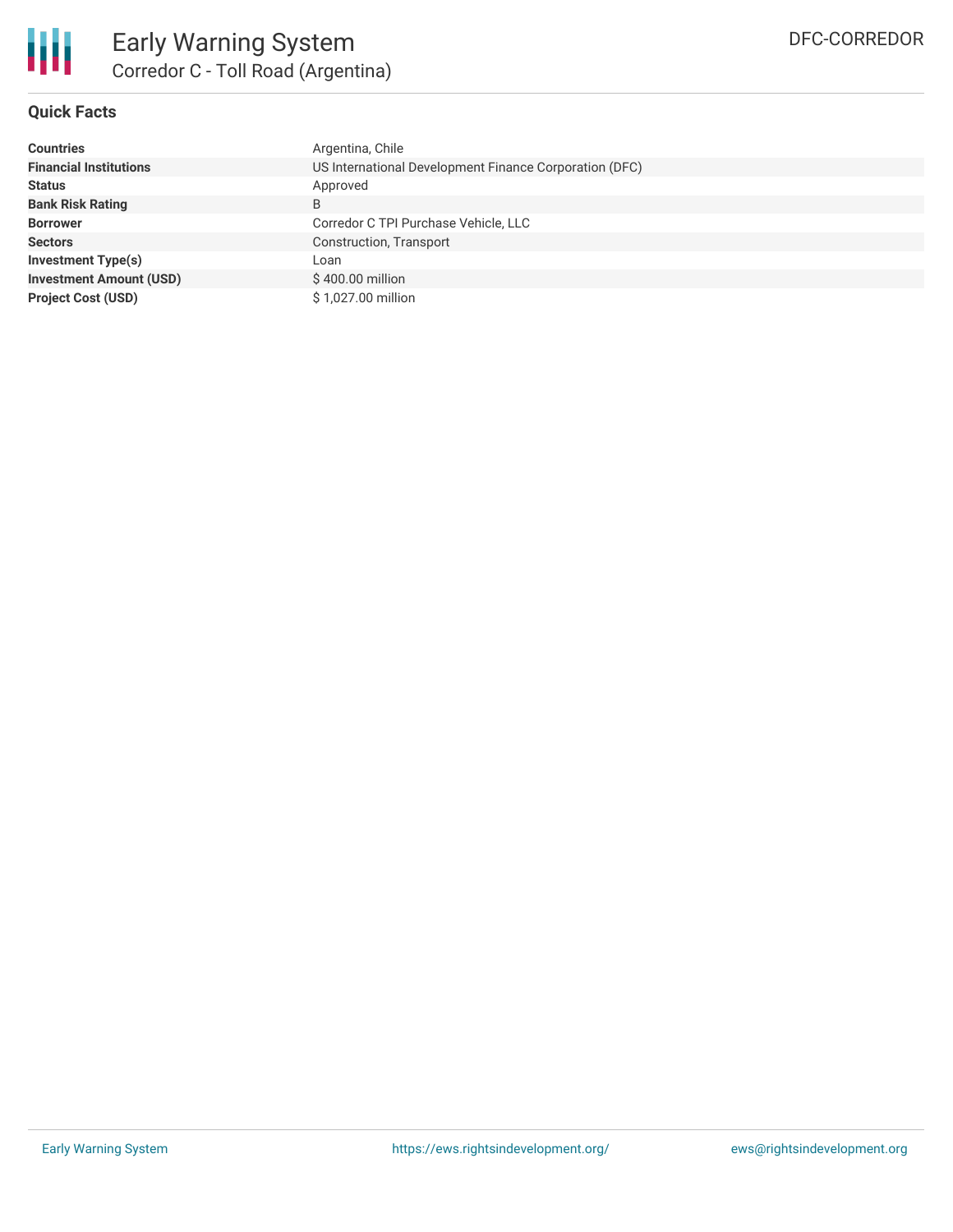

#### **Project Description**

The project will aim to finance the rehabilitation and expansion of an existing 876-kilometer ("km") dual carriage way toll road and building two new by-passes used to transport cargo between Argentina and Chile (the "Project").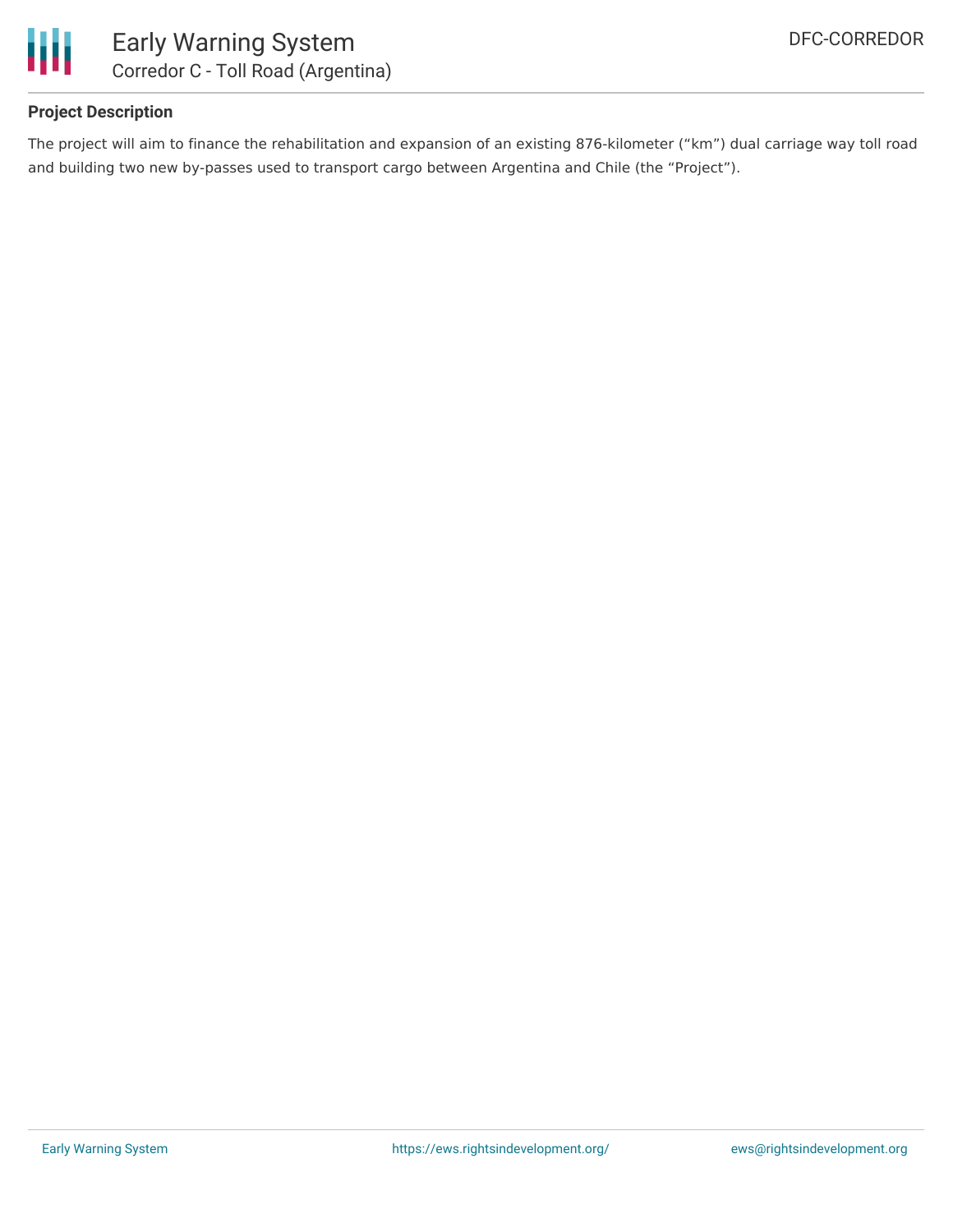

#### **Investment Description**

US International Development Finance Corporation (DFC)